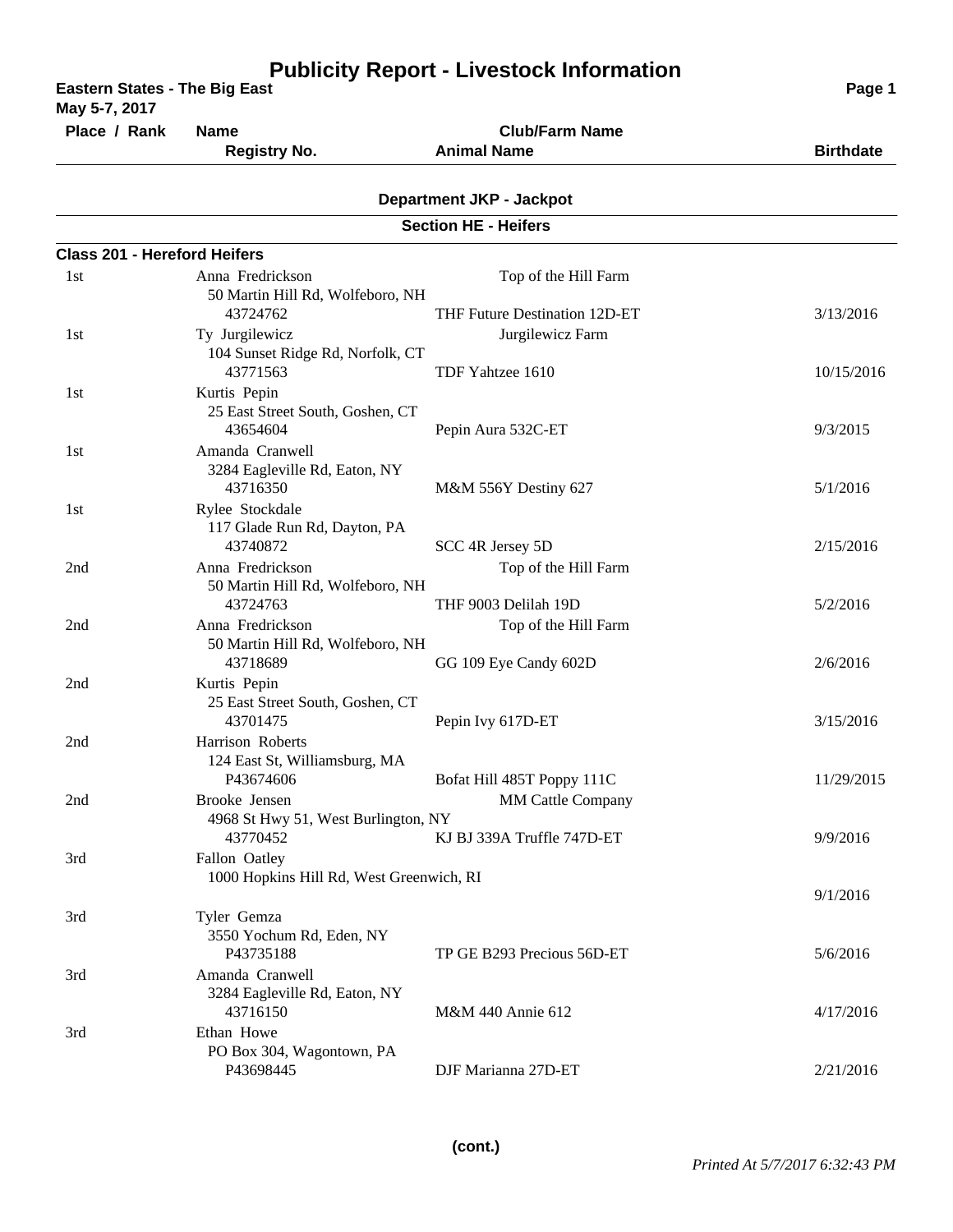**Eastern States - The Big East Page 2**

**May 5-7, 2017**

| Place / Rank                         | <b>Name</b>                                                   | <b>Club/Farm Name</b>                                  |                  |
|--------------------------------------|---------------------------------------------------------------|--------------------------------------------------------|------------------|
|                                      | <b>Registry No.</b>                                           | <b>Animal Name</b>                                     | <b>Birthdate</b> |
|                                      | Class 201 - Hereford Heifers - (cont.)                        |                                                        |                  |
| 3rd                                  | Hailey Hotchkiss<br>15 Curtiss Rd, Terryville, CT             | Blue moon farm                                         |                  |
| 4th                                  | 43627279<br>Harrison Roberts<br>124 East St, Williamsburg, MA | KEB Relentless R 80X 09C                               | 9/17/2015        |
| 4th                                  | P43762414<br>Sam Dykstra                                      | Bofat Hill 4R Dee Dee 93D                              | 9/18/2016        |
|                                      | 216 Main St., Douglas, MA<br>P43663095                        | <b>BMF</b> Excel Eleanor                               | 1/11/2016        |
| 4th                                  | Dillon Pepin<br>25 East Street South, Goshen, CT<br>43654615  | Pepin Jocelyn 540C-ET                                  | 12/4/2015        |
| 4th                                  | Aidyn Nugent<br>PO Box 187, Chesterfield, MA<br>P43761756     | Bofat Hill 100W Primrose 51D                           | 5/23/2016        |
| 4th                                  | Tristan Pepin<br>25 East Street South, Goshen, CT<br>43713508 | Delhawk Willow 52D-ET                                  | 3/20/2016        |
| 5th                                  | Hailey Hotchkiss<br>15 Curtiss Rd, Terryville, CT             | Blue moon farm                                         |                  |
| 5th                                  | Chelsea E Pastor<br>116 County Hwy Route 645, Branchville, NJ | Blue Moon 2214 Dorbi 91D<br>Orrs Acre Polled Herefords | 9/1/2016         |
| 5th                                  | 43721663<br>Skye S Budney                                     | OAPH 11Z Little Denali 3001 6D<br>Four Winds Farm      | 4/4/2016         |
|                                      | 97 Geer Rod, Lebanon, CT<br>P43726602                         | 4WF Goldie 2D                                          | 2/11/2016        |
| 5th                                  | Tim Hurley<br>10 Woodlawn Drive, Carver, MA<br>P43654279      | Pepin Michelle 539C                                    | 11/3/2015        |
| 6th                                  | Amanda Crowe<br>25 Grove Street, Easthampton, MA<br>P43766160 | Bofat Hill S01 Gloria 92D                              | 9/5/2016         |
| 6th                                  | Hailey Hotchkiss<br>15 Curtiss Rd, Terryville, CT<br>43712468 | Blue moon farm<br>Pepin Latoya 613D-ET                 | 3/9/2016         |
| 6th                                  | Tristan Pepin<br>25 East Street South, Goshen, CT<br>43689700 | Pepin Vixen 608D                                       | 2/7/2016         |
| <b>Class 202 - Charolais Heifers</b> |                                                               |                                                        |                  |
| 1st                                  | Brenden Schubert                                              |                                                        |                  |
|                                      | 269 Schultz Lane, Davenport, NY<br>F1223180                   | Doubole S Saffire                                      | 5/7/2016         |
| <b>Class 203 - Shorthorn Heifers</b> |                                                               |                                                        |                  |
| 1st                                  | Gressa New<br>11013 Hill Rd, Woodsboro, MD                    |                                                        |                  |
|                                      | 4247008                                                       | Teets Miss 642 Ruby-ET                                 | 4/7/2016         |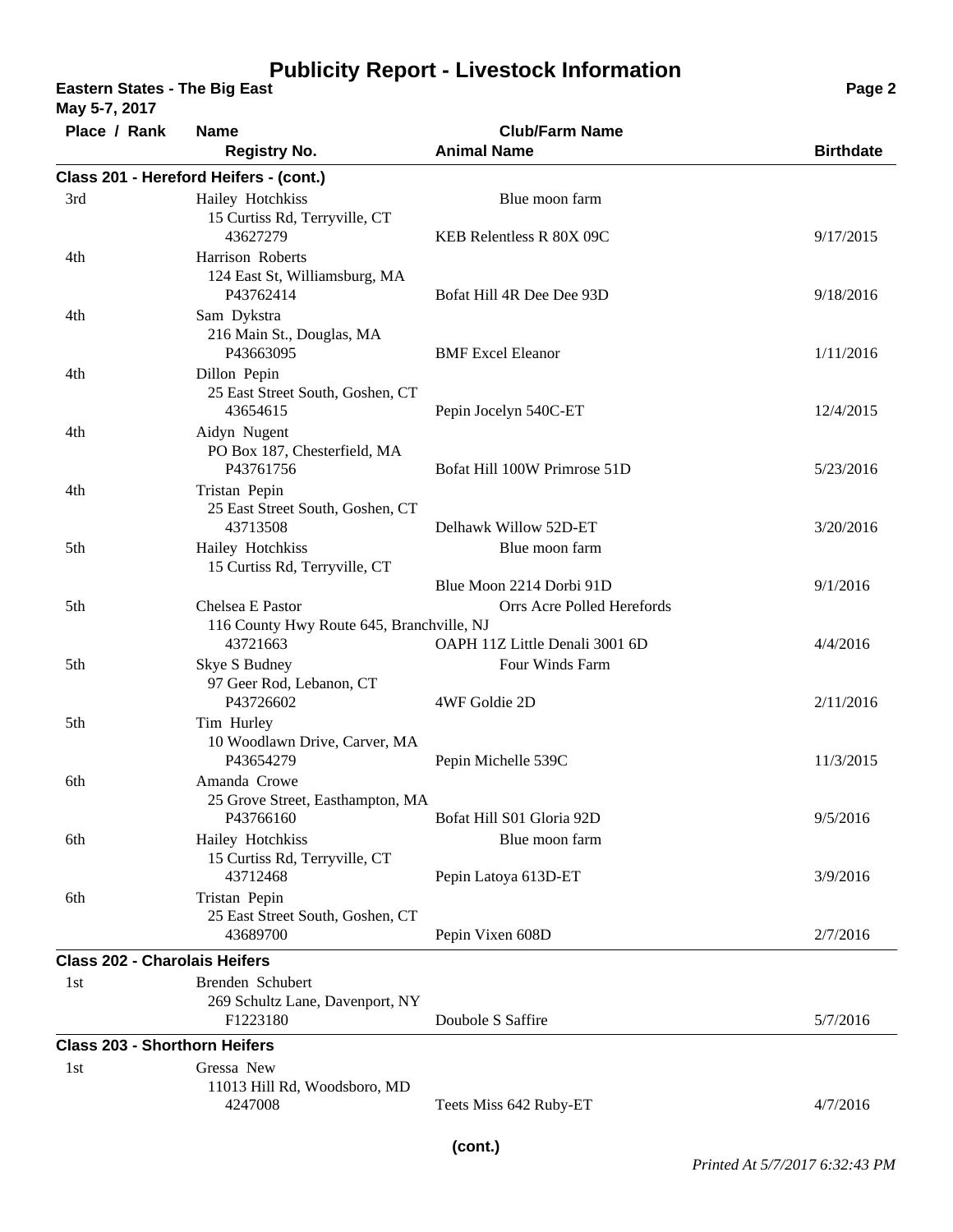**Eastern States - The Big East Page 3**

**Place / Rank Name Club/Farm Name Class 203 - Shorthorn Heifers - (cont.) Registry No. Animal Name Birthdate Birthdate May 5-7, 2017** 1457 River Road, Clinton, ME Alexis M Meisner Caverly Cattle Company 4234233 CCC Satin 1/11/2016 1st 269 Schulz Rd, Davenport, NY Aaron Schubert X4237630 Hessian Hill Hope 1/15/2016 2nd **Class 204 - Angus Heifers** 15 Jencks Rd, Foster, RI Macalie V Forrest Mountain Laurel Farm 18748264 TBF Miss Cheyenne Grace 1015 10/15/2016 1st 139 Old Mill Road, Cobleskill, NY Matthew S Kelley Hawks Hill 18346445 HWK Blackette 41A 1D 1/3/2016 1st 354 Niederwerfer Rd., South Windsor, CT Brittani Burke 18419003 CHL Miss Rio of 414 10/7/2015 1st 19 Wards Way, Jefferson, NH 1st 1996 Morgan Clauss 157 Ridge Rd, Frenchtown, NJ Kachine A Dixon Oak Grove Angus Farms 18427139 Oak Grove Lucy 5230 8/28/2015 2nd 473 Lawyersville Rd, Cobleskill, NY Anna King 18406865 KRA Queen Dutchess C08 8/29/2015 3rd 538 Rt 343, Millbrook, NY Gunner Giles WALBRIDGE FARM LLC 18432967 Walbridge Pride 551 9/1/2015 4th **Class 205 - Simmental Percentage Heifers** 1170 Circleville Rd, State College, PA Joanna Everhart 3165308 Miss Kesha 04D 4/12/2016 1st 158 Old Church Rd, Robesonia, PA Hailey Blatt 3156701 JHHC Domino 28D 1/28/2016 1st 1180 Ten Rod Rd, Exeter, RI Olivia Oatley 3033864 HFSC Chardonnay 5/3/2015 1st 32 Pineywood Road, Southwick, MA Riley M Lynch Pinebrook Acres 3102098 PBA Luna 11/9/2015 1st **Class 206 - Simmental Heifers** 67 Niles Road, Eagle Bridge, NY Jala Murphy Ledge Knoll Farm 3123980 LKF Dayley D39 1/9/2016 1st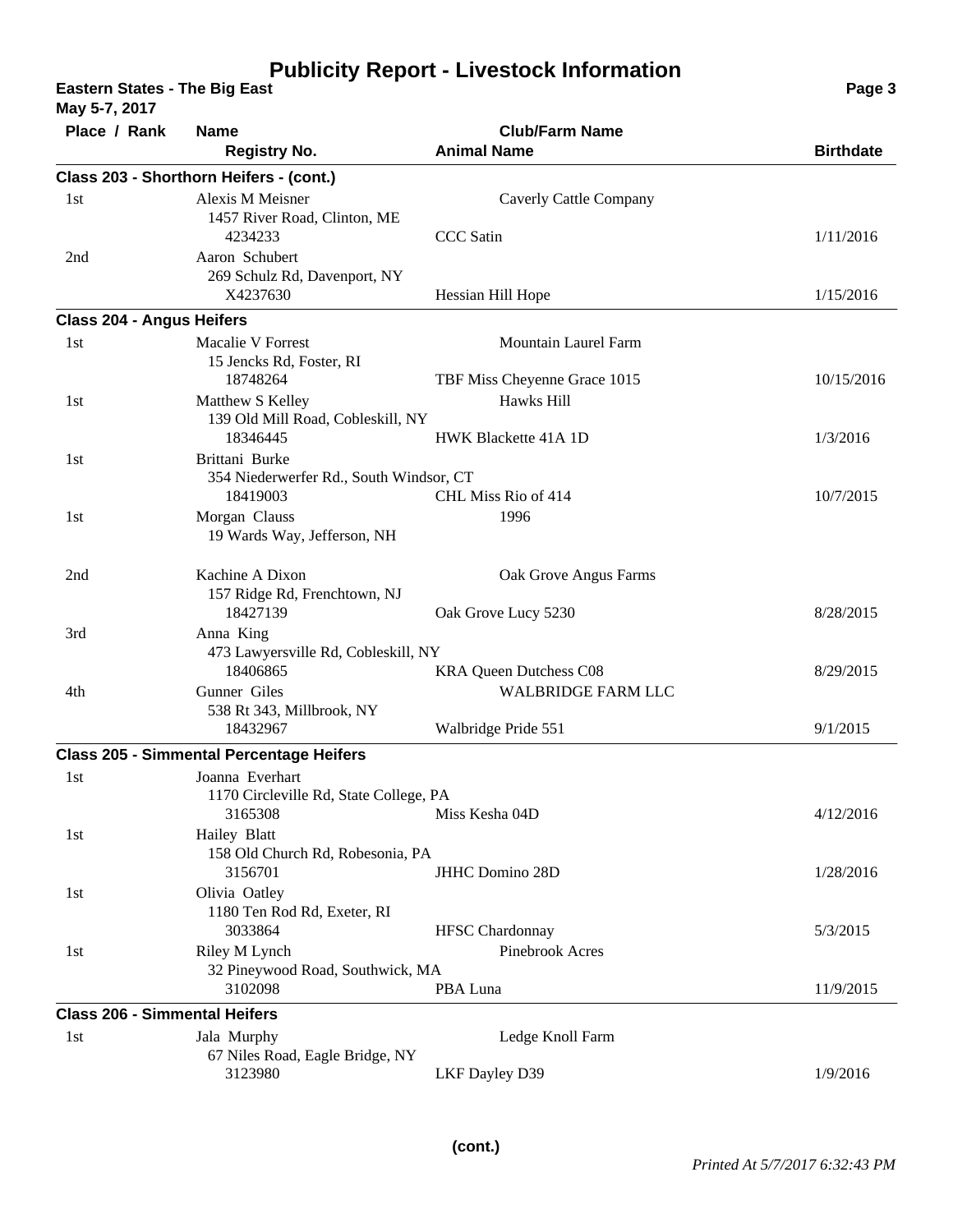**Eastern States - The Big East Page 4 Page 4 Page 4 Page 4 Page 4 Page 4 Page 4 Page 4 Page 4 Page 4** 

**May 5-7, 2017**

**Place / Rank Name Club/Farm Name Class 206 - Simmental Heifers - (cont.) Registry No. Animal Name Birthdate Birthdate** 67 Niles Road, Eagle Bridge, NY Jala Murphy Ledge Knoll Farm 3123976 LKF Daffodil D45 5/2/2016 1st 19 Wards Way, Jefferson, NH 1st Morgan Clauss 1996 35 Daniel Beard Rd, Pittsburh, NH Jean Pierre Allard 3236950 Rock My World 2/15/2017 1st 32 Pineywood Road, Southwick, MA Haley-Ann Z Lynch Pinebrook Acres 3098155 PBA Peppermint Pattie 11/2/2015 1st 4673 State Route 81, Greenville, NY Molly A Sanemeterio Premier Farm 3158728 BPF Miss Liberty D07 9/13/2016 1st 4673 State Route 81, Greenville, NY Molly A Sanemeterio Premier Farm 3158727 BPF Miss America D06 9/11/2016 2nd 158 Old Church Rd, Robesonia, PA Hailey Blatt 3165309 Miss Alanis 14D 4/6/2016 2nd 54 Rice Lane, Eagle Bridge, NY Brianna Jones 3123978 LKF Diva Rose D37 1/4/2016 2nd 630 High Street, West Gardiner, ME Abigail A Mcgee McGee Farms 3155136 Miss Diva 3/8/2016 3rd 4673 State Route 81, Greenville, NY Molly A Sanemeterio Premier Farm 3096868 BPF Rebas Lilly D04 3/27/2016 4th 11 Lincoln St, Norton, MA Lily Dias Daughters Farm 3094225 Dias & Daughters Heidi 3/11/2016 5th **Class 207 - AOBP Heifers** 71 Hammerhour Rd, Salisbury, CT Riga View Farm Riga View Farm RF709547 Riga View Zoey 605 1/9/2016 1st 71 Hammerhour Rd, Salisbury, CT Riga View Farm Riga View Farm 387669 Riga View Jenna 377 3/20/2016 2nd **Class 208 - Belted Galloway Heifers** 600 North Pleasant St, Amherst, MA Univ. of Mass Univ. of Mass 39883D UMass Will-O-The-Wisp 7/25/2015 1st 600 North Pleasant St, Amherst, MA Univ. of Mass Univ. of Mass 39882D UMass Scout 7/29/2015 2nd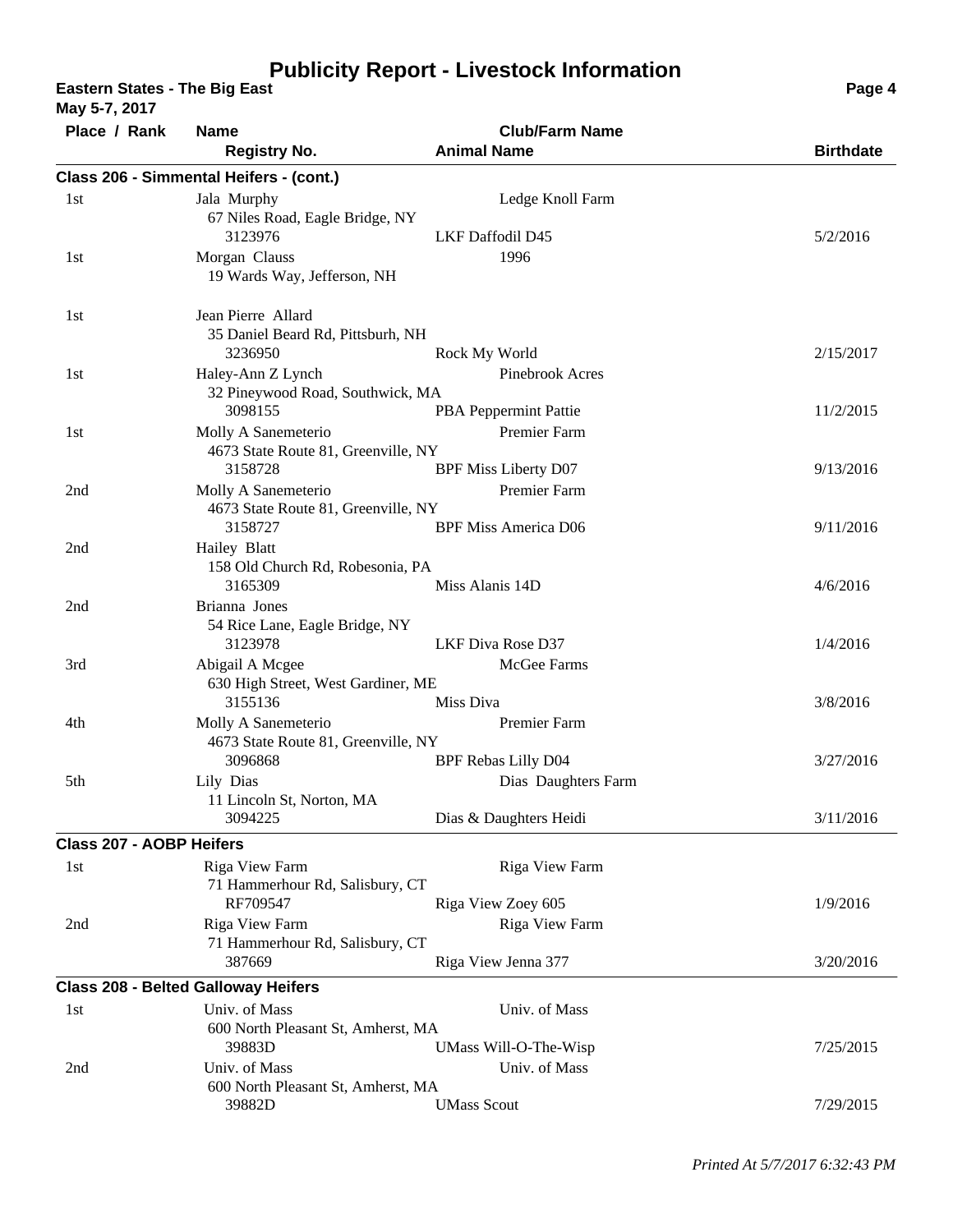**Eastern States - The Big East Page 5**

| May 5-7, 2017                          |                                                       |                              |                  |
|----------------------------------------|-------------------------------------------------------|------------------------------|------------------|
| Place / Rank                           | <b>Name</b>                                           | <b>Club/Farm Name</b>        |                  |
|                                        | <b>Registry No.</b>                                   | <b>Animal Name</b>           | <b>Birthdate</b> |
|                                        |                                                       |                              |                  |
| <b>Class 209 - Lowline Heifers</b>     |                                                       |                              |                  |
| 1st                                    | Colton C Wilson                                       | Hickamore Hill Lowline Angus |                  |
|                                        | 3035 Hadensville Fife Road, Goochland, VA             | HIC Ahhh Sukie               | 11/15/2016       |
| 1st                                    | Colton C Wilson                                       | Hickamore Hill Lowline Angus |                  |
|                                        | 3035 Hadensville Fife Road, Goochland, VA             |                              |                  |
|                                        | FF30111                                               | <b>B&amp;B'S PEPPADEW</b>    | 8/6/2016         |
| 1st                                    | Fisher J Tate                                         | HICKAMORE HILL LOWLINES      |                  |
|                                        | 3035 Hadensville Fife Road, Goochland, VA             |                              |                  |
|                                        | FF29822                                               | 3/25/2016                    |                  |
| <b>Class 210 - Non-Papered Heifers</b> |                                                       |                              |                  |
| 1st                                    | Davanta Rarick                                        |                              |                  |
|                                        | 78 Richmaiden Rd, Fleetwood, PA                       |                              |                  |
|                                        |                                                       | Chanel                       | 6/3/2016         |
| 1st                                    | Emily Brennan                                         |                              |                  |
|                                        | 139 Old Mill Rd, Cobleskill, NY                       |                              |                  |
|                                        |                                                       | <b>HWK Venus 3D</b>          | 3/17/2016        |
| 1st                                    | Kelsey M Jurgilewicz<br>104 Sunset Ridge, Norfolk, CT | <b>Francis Show Cattle</b>   |                  |
|                                        |                                                       | Sassy Lady                   | 2/5/2016         |
| 1st                                    | Kachine A Dixon                                       | Oak Grove Angus Farms        |                  |
|                                        | 157 Ridge Rd, Frenchtown, NJ                          |                              |                  |
|                                        |                                                       | Oak Grove Mayb 5230          | 9/5/2015         |
| 2nd                                    | Riley J Mahaffey                                      | Mahaffey Cattle co           |                  |
|                                        | 1495 Highland Drive, Torrington, CT                   |                              |                  |
|                                        |                                                       |                              | 10/20/2016       |
| 2nd                                    | Kachine A Dixon                                       | Oak Grove Angus Farms        |                  |
|                                        | 157 Ridge Rd, Frenchtown, NJ                          |                              |                  |
|                                        |                                                       | Lola                         | 4/5/2016         |
| 2nd                                    | Nathan Hay                                            | <b>Hay Acres</b>             |                  |
|                                        | 2215 Rte 20, Carlisle, NY                             | Gem                          | 1/31/2016        |
| 2nd                                    | Alayna Kelley                                         |                              |                  |
|                                        | 265 N. Woodstock, Southbridge, MA                     |                              |                  |
|                                        |                                                       | Impressive                   | 10/4/2015        |
| <b>Class 211 - Maine Heifers</b>       |                                                       |                              |                  |
| 1st                                    | Adam T Pride                                          | Pride Family Farm            |                  |
|                                        | 830 Cape Rd, Limington, ME                            |                              |                  |
|                                        | 468948                                                | PPSC Leave Em Speachless     | 4/12/2016        |
| 2nd                                    | Victoria H Briggs                                     |                              |                  |
|                                        | 469 South Rd, Sullivan, MA                            |                              |                  |
|                                        | 475914                                                | CKG Princess Anne 605D       | 3/17/2016        |
| <b>Class 212 - Chi-Maine Heifers</b>   |                                                       |                              |                  |
| 1st                                    | Olivia T Briggs                                       |                              |                  |
|                                        | 469 South Rd, Sullivan, NH                            |                              |                  |
|                                        | 386059                                                | CKG Piper 618D               | 4/14/2016        |
|                                        |                                                       |                              |                  |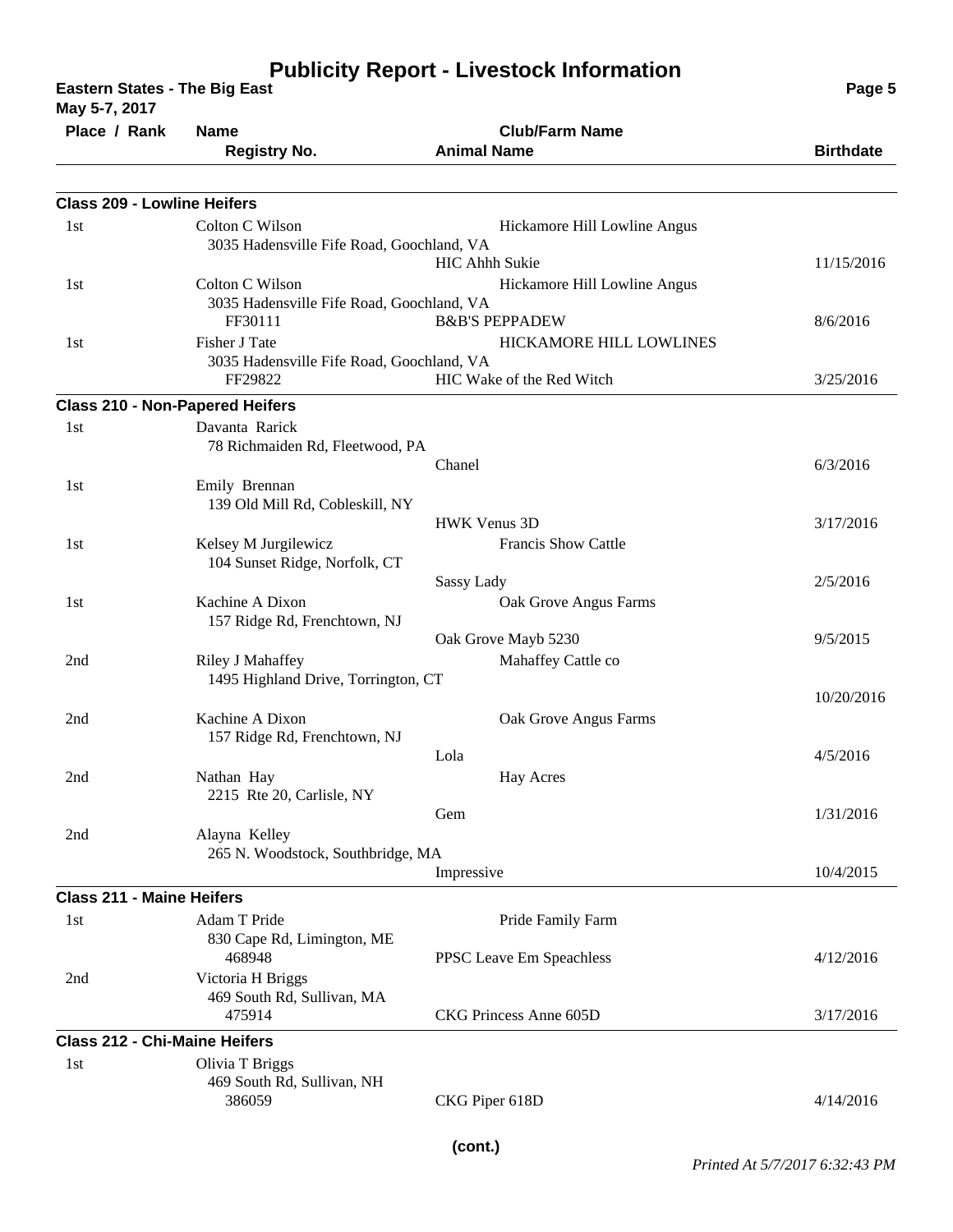**Eastern States - The Big East Page 6 May 5-7, 2017**

| <b>Niay 5-7, 2017</b>                 |                                                     |                          |                  |  |
|---------------------------------------|-----------------------------------------------------|--------------------------|------------------|--|
| Place / Rank                          | <b>Name</b>                                         | <b>Club/Farm Name</b>    |                  |  |
|                                       | <b>Registry No.</b>                                 | <b>Animal Name</b>       | <b>Birthdate</b> |  |
|                                       | Class 212 - Chi-Maine Heifers - (cont.)             |                          |                  |  |
| 1st                                   | Madison Perkins                                     |                          |                  |  |
|                                       | 139 Babcock Rd, North Stoningto, CT                 |                          |                  |  |
|                                       | S383676                                             | <b>VEO</b> Sentry        | 2/22/2016        |  |
| <b>Class 213 - Highland Heifers</b>   |                                                     |                          |                  |  |
| 1st                                   | Annalee May                                         |                          |                  |  |
|                                       | 54 Bristol St PO Box 910, Dennis, MA                |                          |                  |  |
|                                       | 54125                                               | Seawinds Time Is Now     | 1/12/2015        |  |
| 2nd                                   | Miriam May                                          |                          |                  |  |
|                                       | 54 Bristol St PO Box 910, Dennis, MA                |                          |                  |  |
|                                       | 54715                                               | <b>SWM Camilla</b>       | 4/13/2015        |  |
|                                       | <b>Class 214 - Shorthorn Plus Heifers</b>           |                          |                  |  |
| 1st                                   | Kachine A Dixon                                     | Oak Grove Angus Farms    |                  |  |
|                                       | 157 Ridge Rd, Frenchtown, NJ                        |                          |                  |  |
|                                       | *xAR4241051                                         | Fouts Myrtle Bo 1738     | 4/9/2016         |  |
| <b>Class 215 - Maintainer Heifers</b> |                                                     |                          |                  |  |
| 1st                                   | Fallon Oatley                                       |                          |                  |  |
|                                       | 1000 Hopkins Hill Rd, West Greenwich, RI            |                          |                  |  |
|                                       | 477872                                              | <b>RVan Darby</b>        | 5/20/2016        |  |
| 1st                                   | Davanta Rarick                                      |                          |                  |  |
|                                       | 78 Richmaiden Rd, Fleetwood, PA                     |                          |                  |  |
|                                       | 476014                                              | JSUL Breathless 6139D-ET | 3/28/2016        |  |
| 2nd                                   | Elizabeth Weir                                      |                          |                  |  |
|                                       | 1175 Jerusalem School Rd, Mount Wolf, PA            |                          |                  |  |
|                                       | 470277                                              | <b>CSC</b> Rabbit        | 3/14/2016        |  |
| 3rd                                   | Adam T Pride                                        | Pride Family Farm        |                  |  |
|                                       | 830 Cape Rd, Limington, ME<br>468953                | PPSC Sammy               | 4/24/2016        |  |
|                                       |                                                     |                          |                  |  |
|                                       | <b>Class 219 - Angus Heifer Grand Champ</b>         |                          |                  |  |
| 1st                                   | Morgan Clauss                                       | 1996                     |                  |  |
|                                       | 19 Wards Way, Jefferson, NH                         |                          |                  |  |
|                                       | Class 220 - Angus Heifer Reserve Grand              |                          |                  |  |
|                                       |                                                     |                          |                  |  |
| 1st                                   | Brittani Burke                                      |                          |                  |  |
|                                       | 354 Niederwerfer Rd., South Windsor, CT<br>18419003 | CHL Miss Rio of 414      | 10/7/2015        |  |
|                                       |                                                     |                          |                  |  |
|                                       | Class 221 - Chi-Maine Heifer Grand Champ            |                          |                  |  |
| 1st                                   | Madison Perkins                                     |                          |                  |  |
|                                       | 139 Babcock Rd, North Stoningto, CT                 |                          |                  |  |
|                                       | S383676                                             | <b>VEO</b> Sentry        | 2/22/2016        |  |
|                                       | Class 222 - Chi-Maine Heifer Reserve Grand          |                          |                  |  |
| 1st                                   | Olivia T Briggs                                     |                          |                  |  |
|                                       | 469 South Rd, Sullivan, NH                          |                          |                  |  |
|                                       | 386059                                              | CKG Piper 618D           | 4/14/2016        |  |
| $\sim$                                | $11 - 16 -$<br>$\sim$ Creamal Ch                    |                          |                  |  |

**Class 223 - Simm Heifer Grand Champ**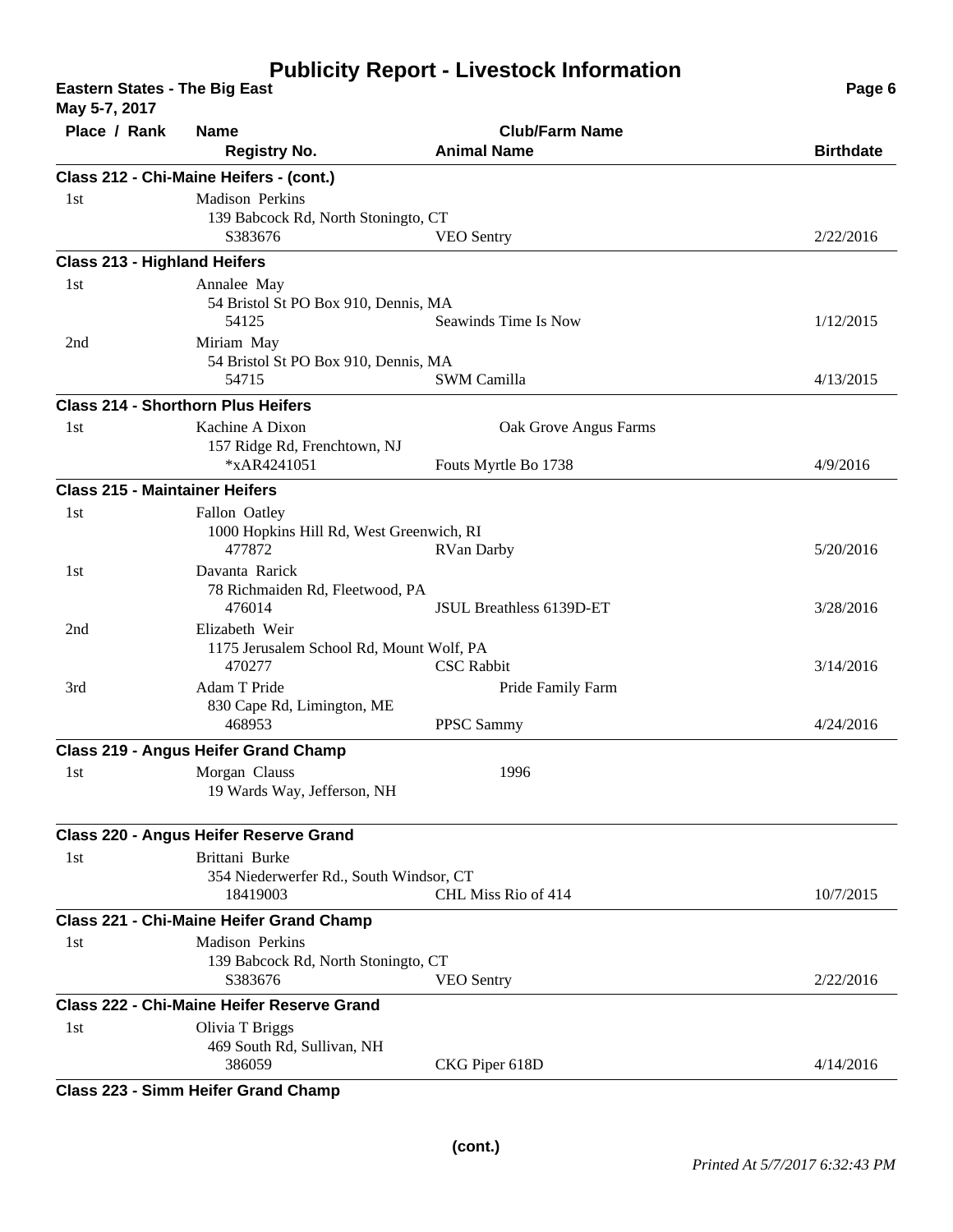**Eastern States - The Big East Page 7 May 5-7, 2017**

| $\mathbf{m}$ ay J- $\mathbf{r}, \mathbf{z}$ U I $\mathbf{r}$ |                                                                                               |                                                        |                  |
|--------------------------------------------------------------|-----------------------------------------------------------------------------------------------|--------------------------------------------------------|------------------|
| Place / Rank                                                 | <b>Name</b><br><b>Registry No.</b>                                                            | <b>Club/Farm Name</b><br><b>Animal Name</b>            | <b>Birthdate</b> |
|                                                              | Class 223 - Simm Heifer Grand Champ - (cont.)                                                 |                                                        |                  |
| 1st                                                          | Morgan Clauss<br>19 Wards Way, Jefferson, NH                                                  | 1996                                                   |                  |
|                                                              | Class 224 - Simm Heifer Reserve Grand                                                         |                                                        |                  |
| 1st                                                          | Jala Murphy<br>67 Niles Road, Eagle Bridge, NY<br>3123980                                     | Ledge Knoll Farm<br>LKF Dayley D39                     | 1/9/2016         |
|                                                              | Class 225 - Charolais Heifer Grand Champ                                                      |                                                        |                  |
| 1st                                                          | Brenden Schubert<br>269 Schultz Lane, Davenport, NY<br>F1223180                               | Doubole S Saffire                                      | 5/7/2016         |
|                                                              | Class 227 - Non-Papered Heifer Grand Champ                                                    |                                                        |                  |
| 1st                                                          | Kelsey M Jurgilewicz<br>104 Sunset Ridge, Norfolk, CT                                         | Francis Show Cattle                                    |                  |
|                                                              |                                                                                               | Sassy Lady                                             | 2/5/2016         |
| 1st                                                          | Class 228 - Non-Papered Heifer Res Grand<br>Davanta Rarick<br>78 Richmaiden Rd, Fleetwood, PA |                                                        |                  |
|                                                              |                                                                                               | Chanel                                                 | 6/3/2016         |
|                                                              | Class 230 - Hereford Heifer Grand Champ                                                       |                                                        |                  |
| 1st                                                          | Ty Jurgilewicz<br>104 Sunset Ridge Rd, Norfolk, CT<br>43771563                                | Jurgilewicz Farm<br>TDF Yahtzee 1610                   | 10/15/2016       |
|                                                              | Class 231 - Hereford Heifer Reserve Grand                                                     |                                                        |                  |
| 1st                                                          | Brooke Jensen<br>4968 St Hwy 51, West Burlington, NY<br>43770452                              | <b>MM Cattle Company</b><br>KJ BJ 339A Truffle 747D-ET | 9/9/2016         |
|                                                              | <b>Class 232 - Shorthorn Heifer Grand Champ</b>                                               |                                                        |                  |
| 1st                                                          | Gressa New<br>11013 Hill Rd, Woodsboro, MD<br>4247008                                         | Teets Miss 642 Ruby-ET                                 | 4/7/2016         |
|                                                              | Class 233 - Shorthorn Heifer Reserve Champ                                                    |                                                        |                  |
| 1st                                                          | <b>Alexis M Meisner</b><br>1457 River Road, Clinton, ME                                       | Caverly Cattle Company                                 |                  |
|                                                              | 4234233                                                                                       | <b>CCC</b> Satin                                       | 1/11/2016        |
|                                                              | <b>Class 234 - SimmPerc Heifer Grand Champ</b>                                                |                                                        |                  |
| 1st                                                          | Hailey Blatt<br>158 Old Church Rd, Robesonia, PA<br>3156701                                   | <b>JHHC Domino 28D</b>                                 | 1/28/2016        |
|                                                              | <b>Class 235 - SimmPerc Heifer Reserve Grand</b>                                              |                                                        |                  |
| 1st                                                          | Olivia Oatley<br>1180 Ten Rod Rd, Exeter, RI<br>3033864                                       | <b>HFSC</b> Chardonnay                                 | 5/3/2015         |
|                                                              |                                                                                               |                                                        |                  |

**Class 236 - Belted Galloway Heifer Grand**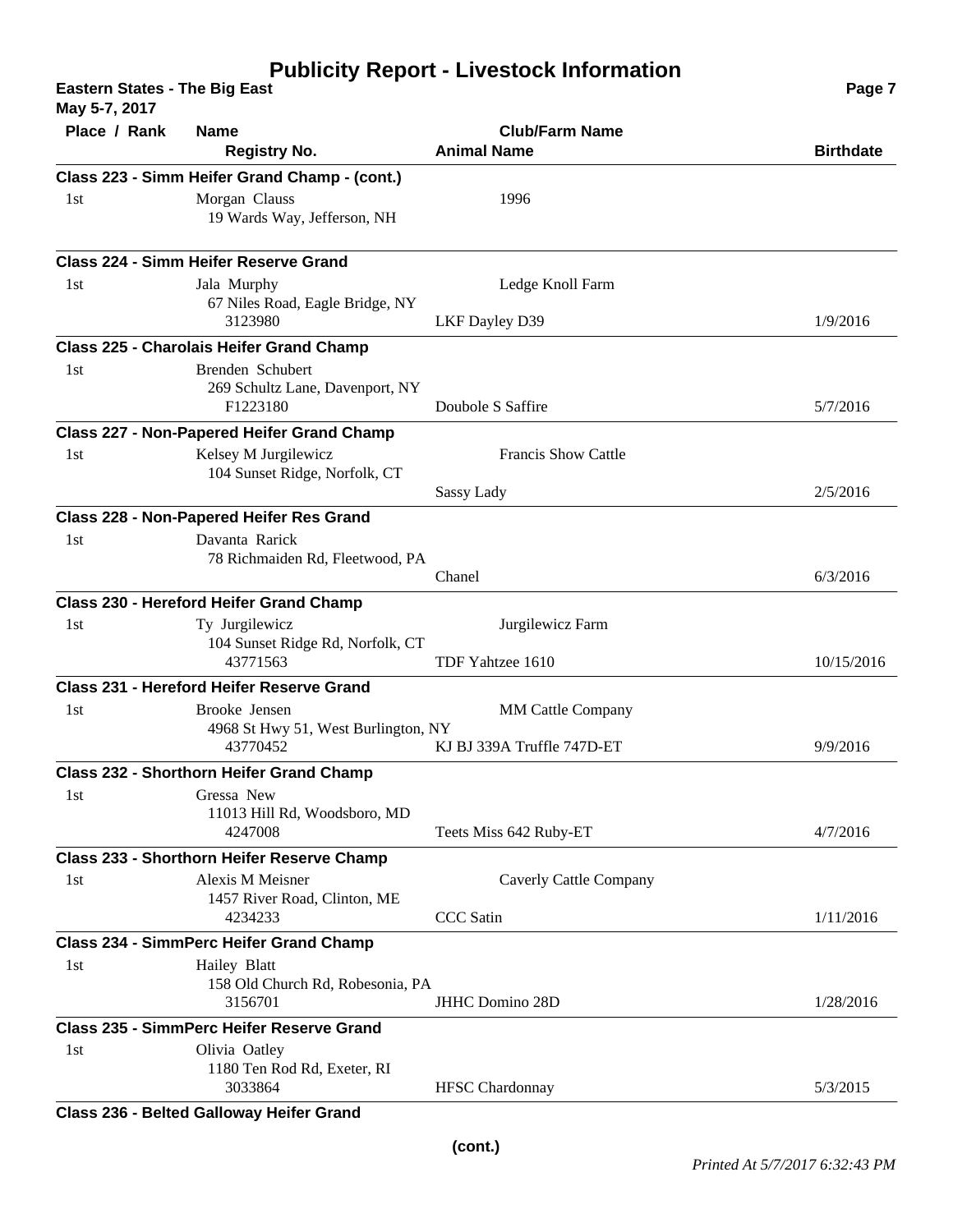**Eastern States - The Big East Page 8 May 5-7, 2017**

| $Nay 5 - 7, 2017$ |                                                    |                              |                  |
|-------------------|----------------------------------------------------|------------------------------|------------------|
| Place / Rank      | Name                                               | <b>Club/Farm Name</b>        |                  |
|                   | <b>Registry No.</b>                                | <b>Animal Name</b>           | <b>Birthdate</b> |
|                   | Class 236 - Belted Galloway Heifer Grand - (cont.) |                              |                  |
| 1st               | Univ. of Mass                                      | Univ. of Mass                |                  |
|                   | 600 North Pleasant St, Amherst, MA<br>39883D       |                              |                  |
|                   |                                                    | UMass Will-O-The-Wisp        | 7/25/2015        |
|                   | <b>Class 237 - Belted Galloway Res Grand</b>       |                              |                  |
| 1st               | Univ. of Mass                                      | Univ. of Mass                |                  |
|                   | 600 North Pleasant St, Amherst, MA                 |                              |                  |
|                   | 39882D                                             | <b>UMass Scout</b>           | 7/29/2015        |
|                   | <b>Class 238 - Highland Heifer Grand Champ</b>     |                              |                  |
| 1st               | Annalee May                                        |                              |                  |
|                   | 54 Bristol St PO Box 910, Dennis, MA               |                              |                  |
|                   | 54125                                              | Seawinds Time Is Now         | 1/12/2015        |
|                   | <b>Class 239 - Highland Heifer Reserve Grand</b>   |                              |                  |
| 1st               | Miriam May                                         |                              |                  |
|                   | 54 Bristol St PO Box 910, Dennis, MA               |                              |                  |
|                   | 54715                                              | SWM Camilla                  | 4/13/2015        |
|                   | <b>Class 240 - Shorthorn Plus Heifer Grand</b>     |                              |                  |
| 1st               | Kachine A Dixon                                    | Oak Grove Angus Farms        |                  |
|                   | 157 Ridge Rd, Frenchtown, NJ                       |                              |                  |
|                   | *xAR4241051                                        | Fouts Myrtle Bo 1738         | 4/9/2016         |
|                   | <b>Class 242 - Maintainer Heifer Grand Champ</b>   |                              |                  |
| 1st               | Fallon Oatley                                      |                              |                  |
|                   | 1000 Hopkins Hill Rd, West Greenwich, RI           |                              |                  |
|                   | 477872                                             | <b>RVan Darby</b>            | 5/20/2016        |
|                   | <b>Class 243 - Maintainer Heifer Res Grand</b>     |                              |                  |
| 1st               | Davanta Rarick                                     |                              |                  |
|                   | 78 Richmaiden Rd, Fleetwood, PA                    |                              |                  |
|                   | 476014                                             | JSUL Breathless 6139D-ET     | 3/28/2016        |
|                   | <b>Class 246 - Lowline Heifer Grand Champ</b>      |                              |                  |
| 1st               | Colton C Wilson                                    | Hickamore Hill Lowline Angus |                  |
|                   | 3035 Hadensville Fife Road, Goochland, VA          |                              |                  |
|                   | FF30111                                            | <b>B&amp;B'S PEPPADEW</b>    | 8/6/2016         |
|                   | Class 247 - Lowline Heifer Reserve Grand           |                              |                  |
| 1st               | Colton C Wilson                                    | Hickamore Hill Lowline Angus |                  |
|                   | 3035 Hadensville Fife Road, Goochland, VA          |                              |                  |
|                   |                                                    | <b>HIC Ahhh Sukie</b>        | 11/15/2016       |
|                   | Class 248 - AOPB Heifer Grand Champ                |                              |                  |
| 1st               | Riga View Farm                                     | <b>Riga View Farm</b>        |                  |
|                   | 71 Hammerhour Rd, Salisbury, CT                    |                              |                  |
|                   | RF709547                                           | Riga View Zoey 605           | 1/9/2016         |
|                   | <b>Class 249 - AOPB Heifer Reserve Grand</b>       |                              |                  |
| 1st               | Riga View Farm                                     | Riga View Farm               |                  |
|                   | 71 Hammerhour Rd, Salisbury, CT                    |                              |                  |
|                   | 387669                                             | Riga View Jenna 377          | 3/20/2016        |
|                   |                                                    |                              |                  |

**Class 250 - Maine Heifer Grand Champ**